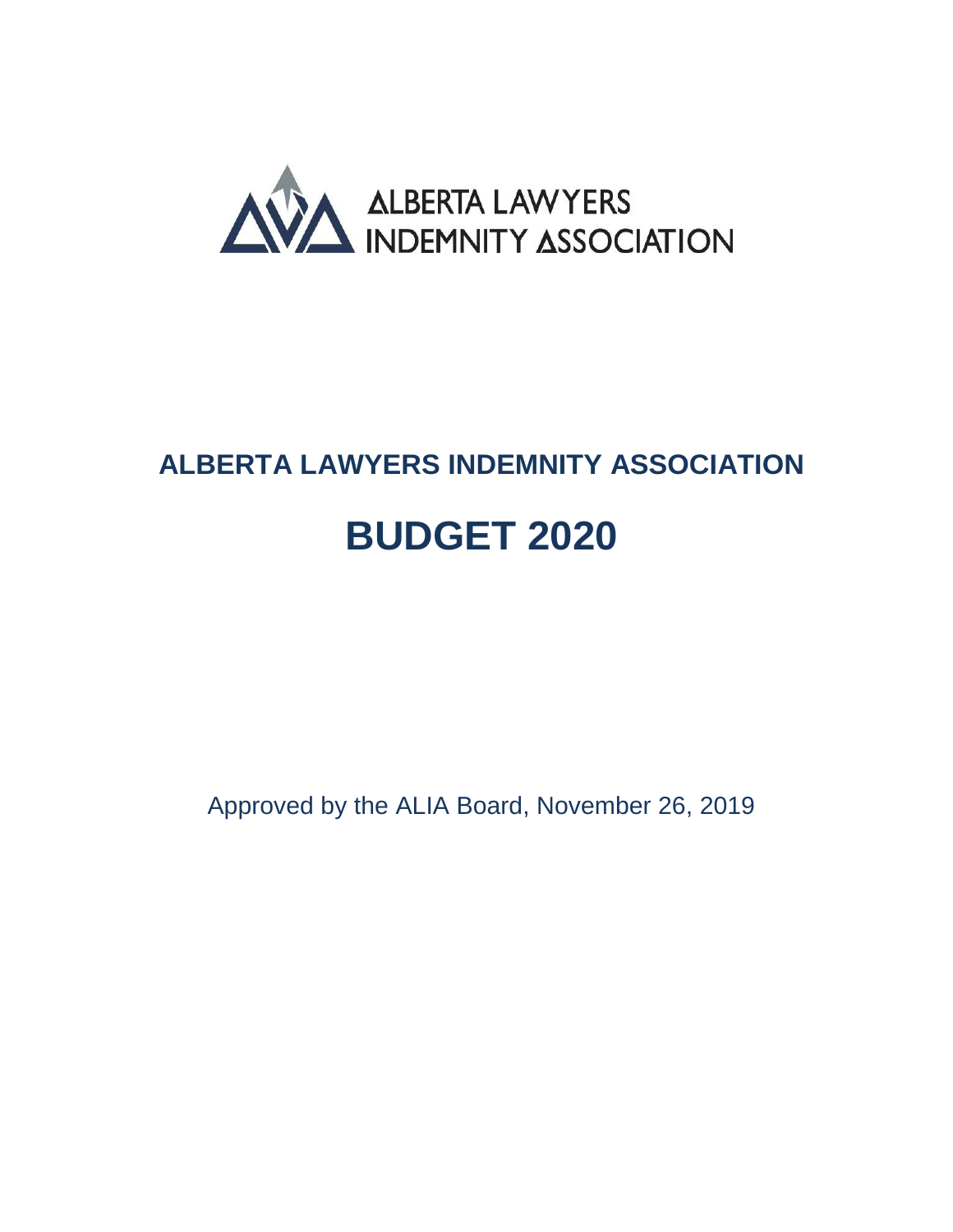# **Contents**

| APPENDIX 1 - ALIA 2020 PREMIUM REVENUE ANALYSIS 10 |  |
|----------------------------------------------------|--|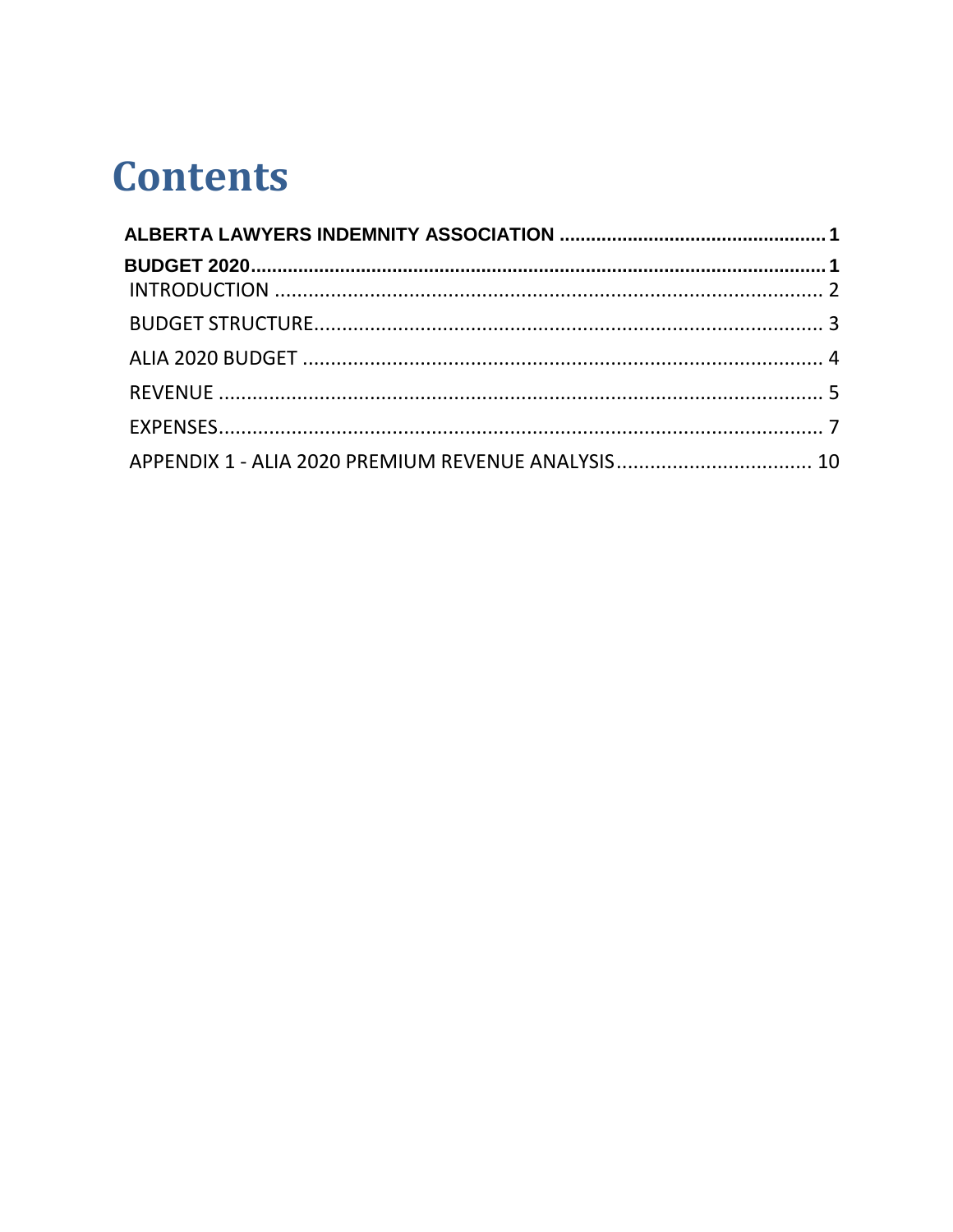# <span id="page-2-0"></span>**INTRODUCTION**

The budget contained in this document represents management's funding proposal to carry out the activities and initiatives of the Alberta Lawyers Indemnity Association ("ALIA") in 2020.

While the budget and forecast are necessarily speculative, there are particular challenges in preparing a budget where the major contributing revenues and expenses will, of necessity, remain undetermined for many months. ALIA's major sources of revenue is its investment income and, more significantly, the levies received for both Part A and Part B which will not be determined until the spring of 2020, when the Board sets the levies based on the actuary's levy report.

Accordingly, the figures used in the budget for the significant line items are based on the best information available at this time, as set out in the detailed commentary below.

In addition, while the Business Plan identifies the initiative of undertaking an analysis of the opportunity to align ALIA's policy year end and fiscal year end, the budget assumes a fiscal year of January 1 to December 31 and a policy year of July 1 to June 30. Management anticipates that the fiscal year, or policy year, or both may change in 2020, and the results of the analysis and a recommendation will be presented to the Board as management undertakes this work.

The following pages highlights the 2020 budget for ALIA accompanied by explanations. The 2019 budget used for comparison purposes is the combined budget of the Alberta Lawyers Insurance Exchange ("ALIEX") and ALIA.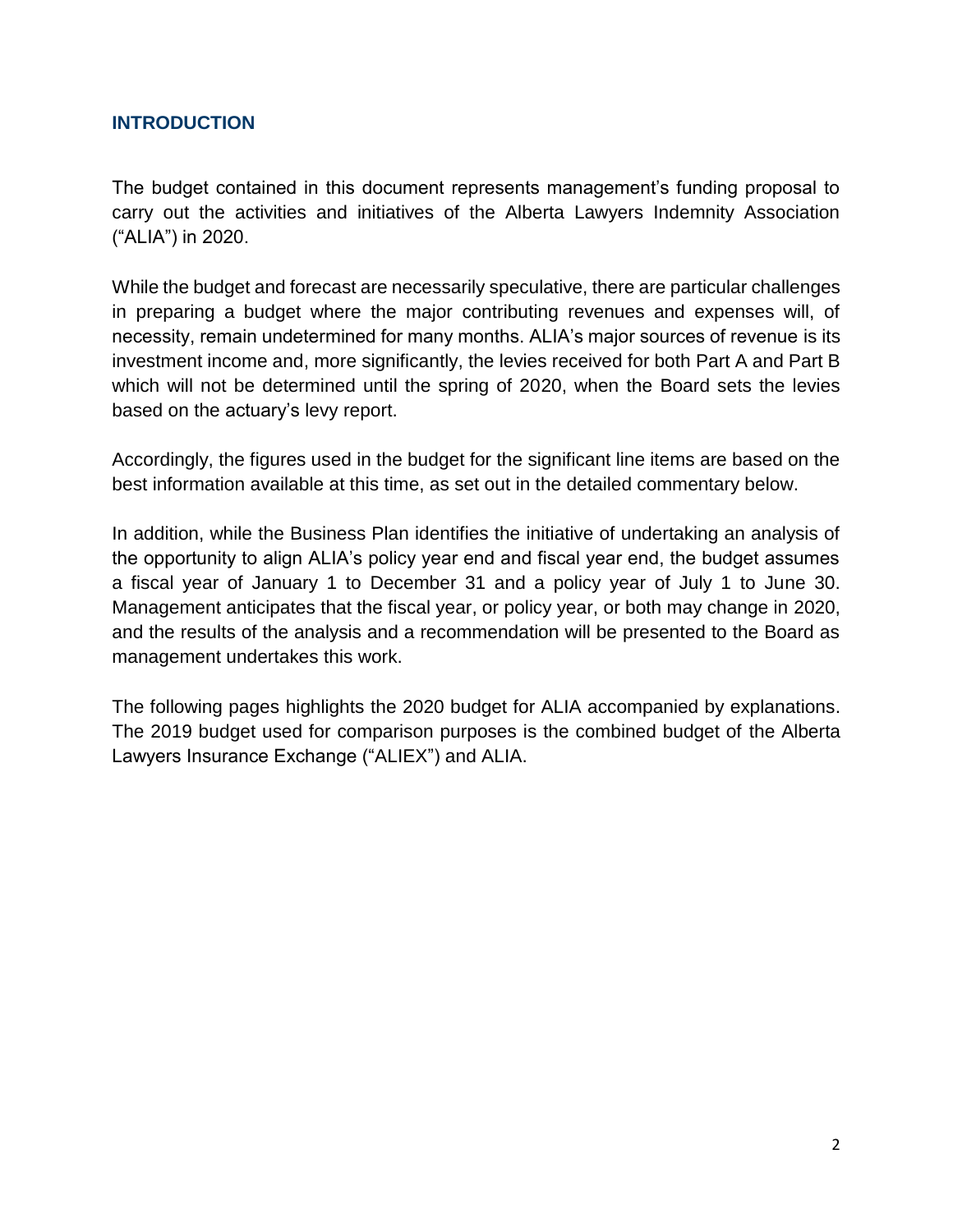# <span id="page-3-0"></span>**BUDGET STRUCTURE**

In discussing the budget, we refer to:

- **Budget 2020** which means the fiscal year beginning January 1, 2020 and ending December 31, 2020;
- **Budget 2019** which means the fiscal year beginning January 1, 2019 and ending December 31, 2019; and
- **Forecast 2019** which is our forecast of revenue and expenses for the fiscal year beginning January 1, 2019 and ending December 31, 2019 based on management's current estimate of anticipated results to December 31, 2019.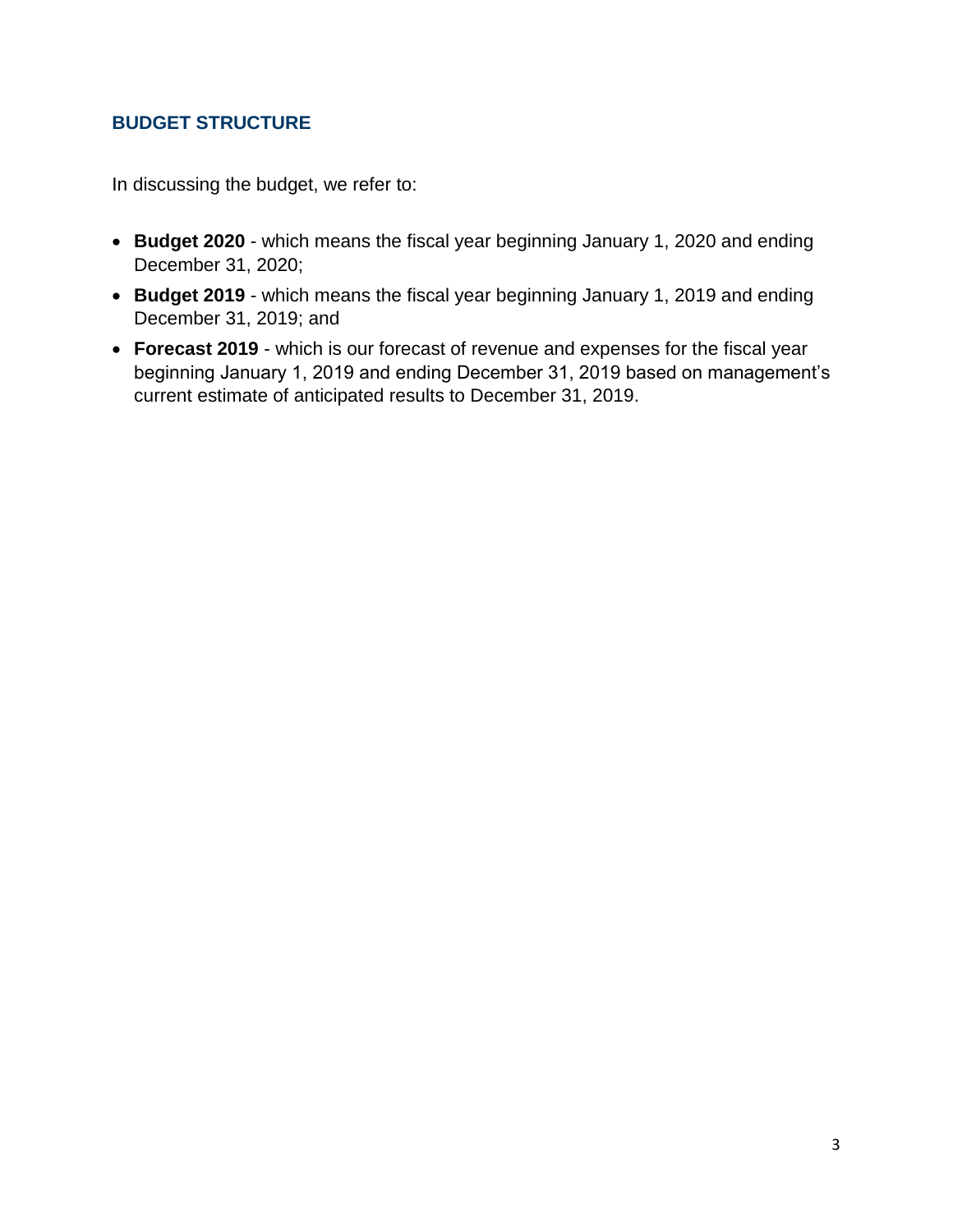# **ALIA 2020 BUDGET**

<span id="page-4-0"></span>

|                                                                                                                                                                                                                                                                                                                                                                                                                              | 2020<br><b>Budget</b>                                                                                                                       | 2019<br><b>Forecast</b>                                                                                                                                       | 2019<br><b>Budget</b>                                                                                                                                                | Variance<br>2020 Budget<br>to 2019<br><b>Budget</b>                                                                                                                                     | Variance 2019<br><b>Forecast to</b><br>2019 Budget                                                                                                                                        |
|------------------------------------------------------------------------------------------------------------------------------------------------------------------------------------------------------------------------------------------------------------------------------------------------------------------------------------------------------------------------------------------------------------------------------|---------------------------------------------------------------------------------------------------------------------------------------------|---------------------------------------------------------------------------------------------------------------------------------------------------------------|----------------------------------------------------------------------------------------------------------------------------------------------------------------------|-----------------------------------------------------------------------------------------------------------------------------------------------------------------------------------------|-------------------------------------------------------------------------------------------------------------------------------------------------------------------------------------------|
| Revenue                                                                                                                                                                                                                                                                                                                                                                                                                      |                                                                                                                                             |                                                                                                                                                               |                                                                                                                                                                      |                                                                                                                                                                                         |                                                                                                                                                                                           |
| Premium - Professional liability<br>Premium - Misappropriation indemnity<br>Insurance - Professional liability<br>Insurance - Misappropriation indemnity<br>Net premium<br>Investment income<br>Unrealized gain (loss) on Investments<br>Voluntary excess insurance administration fee                                                                                                                                       | \$22,383,500<br>2.900.000<br>(1,367,000)<br>(468,700)<br>23,447,800<br>7,450,000<br>145.000                                                 | \$24,919,500<br>3,100,000<br>(1,232,250)<br>(447,000)<br>26,340,250<br>15,360,000<br>6,000,000<br>148,932                                                     | \$27,375,500<br>3,115,000<br>(1, 162, 500)<br>(448,000)<br>28,880,000<br>7,309,000<br>145,000                                                                        | (4,992,000)<br>\$<br>(215,000)<br>(204, 500)<br>(20,700)<br>(5,432,200)<br>141,000                                                                                                      | (2,456,000)<br>\$<br>(15,000)<br>(69, 750)<br>1,000<br>(2,539,750)<br>8,051,000<br>6,000,000<br>3,932                                                                                     |
|                                                                                                                                                                                                                                                                                                                                                                                                                              | 31,042,800                                                                                                                                  | 47,849,182                                                                                                                                                    | 36,334,000                                                                                                                                                           | (5,291,200)                                                                                                                                                                             | 11,515,182                                                                                                                                                                                |
| <b>Expenses</b>                                                                                                                                                                                                                                                                                                                                                                                                              |                                                                                                                                             |                                                                                                                                                               |                                                                                                                                                                      |                                                                                                                                                                                         |                                                                                                                                                                                           |
| Provision for claims and related costs - Professional liability<br>Provision for claims and related costs - Misappropriation indemnity<br>Premium deficiency<br>Premium paid to CLIA<br>Salaries and benefits<br>Management fee - Law Society<br>Contractors<br>Premium taxes<br>Investment fees<br>Bank and credit card charges<br>Professional fees<br>Board expenses<br>CLIA Wind up<br>Risk management<br>Administration | 17,500,000<br>50,000<br>3,000,000<br>3,458,400<br>3,151,200<br>235,000<br>420.000<br>126,000<br>378,500<br>100,000<br>259,500<br>28,678,600 | 17,000,000<br>(310,500)<br>2,300,000<br>(4,555,838)<br>2,808,000<br>3,012,000<br>395,000<br>380,000<br>465,000<br>343,000<br>100,000<br>147,000<br>22,083,662 | 26,000,000<br>400,000<br>÷,<br>3,337,400<br>3,012,000<br>562,000<br>200,400<br>380,000<br>459,500<br>633,500<br>147,200<br>55,000<br>17,500<br>242,200<br>35,446,700 | (8,500,000)<br>(350,000)<br>3,000,000<br>121,000<br>139,200<br>(327,000)<br>(200, 400)<br>40,000<br>(333,500)<br>(255,000)<br>(47,200)<br>(55,000)<br>(17,500)<br>17,300<br>(6,768,100) | (9,000,000)<br>(710, 500)<br>2,300,000<br>(4, 555, 838)<br>(529, 400)<br>(167,000)<br>(200, 400)<br>5,500<br>(290, 500)<br>(47, 200)<br>(55,000)<br>(17,500)<br>(95, 200)<br>(13,363,038) |
| Net income                                                                                                                                                                                                                                                                                                                                                                                                                   | \$2,364,200                                                                                                                                 | \$25,765,520                                                                                                                                                  | 887,300<br>\$                                                                                                                                                        | \$<br>1,476,900                                                                                                                                                                         | \$24,878,220                                                                                                                                                                              |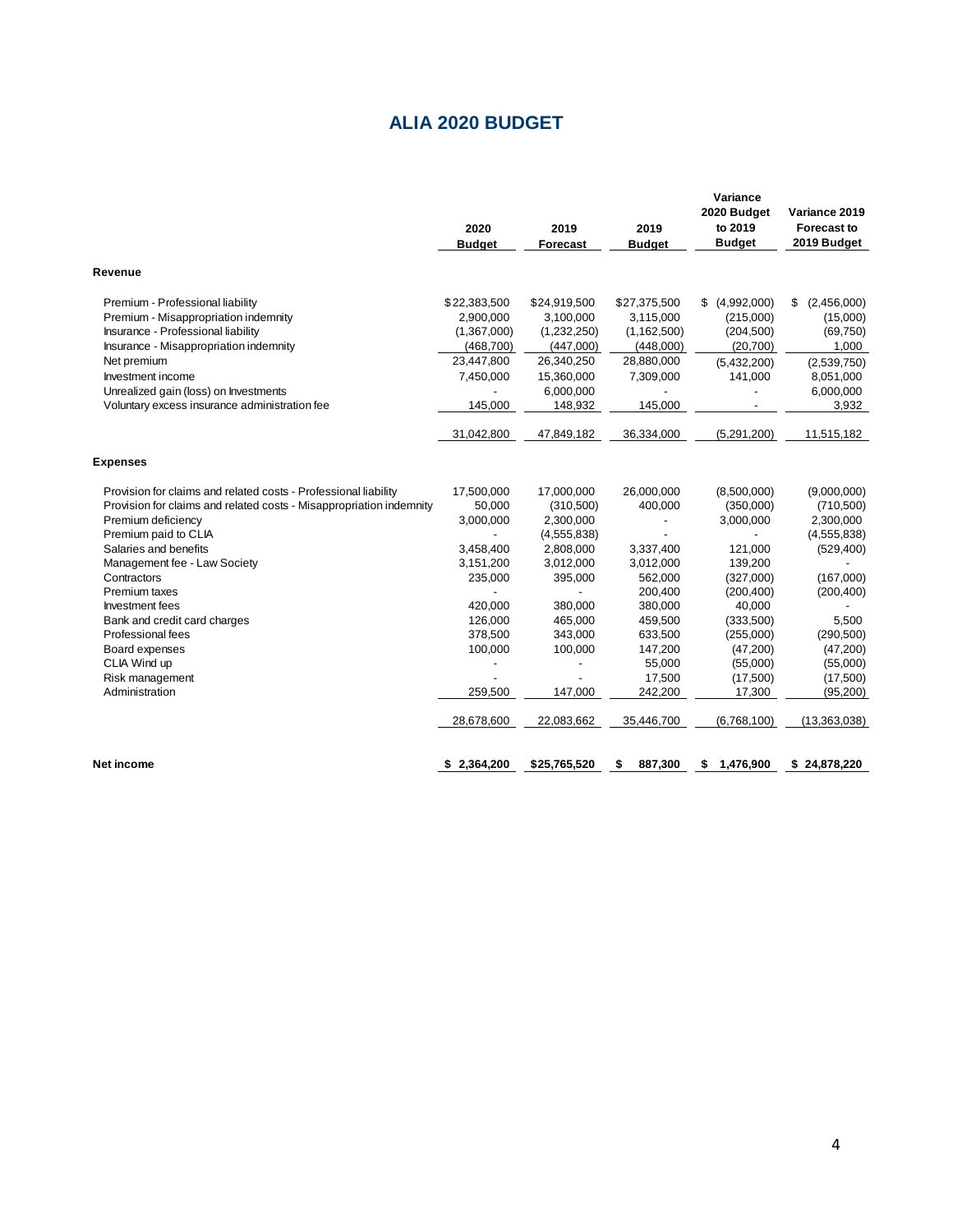# <span id="page-5-0"></span>**REVENUE**

## *Premiums – Professional liability and Misappropriation Indemnity*

The budget includes the current levy of \$3,344 for the first six months of 2020 (second half of the 2019/2020 policy year) and a projected levy for July 1, 2020 to December 31, 2020 (first half of the 2020/2021 policy year). The budget assumes a \$3,000 Professional Liability levy for the 2020/2021 policy year, which is a decrease of \$344 decrease compared to the current 2019/2020 levy of \$3,344. The budget also assumes a \$400 Misappropriation Indemnity levy, which is a decrease of \$48 compared to the current 2019/2020 levy. The assumption is that based on the 2019 forecast which assumes a projected net income of \$25.7 million and considering that the indemnity program surplus is estimated at approximately 99.65 percentile by the end of 2019 that the levy will decrease. An analysis of Part A and Part B levy revenue is provided in Appendix 1. Actual levies for the 2020/2021 policy will be approved by the Board in the spring of 2020 upon receipt of the actuary's levy setting report.

The number of lawyers who participate in Alberta's Mandatory Indemnity program ("Subscribers") estimated within the budget is based on an estimated growth of 1% from 2019 levels. This growth rate was derived from actual increase over the last three years and an assessment of future trends.

#### *Insurance – Professional Liability and Misappropriation Indemnity*

Insurance for Professional Liability and Misappropriation indemnity represents the premium paid to third parties for insurance (formerly called "reinsurance").

Currently the Professional Liability coverage is \$10 million in excess of \$26 million annual aggregate. It is purchased from Liberty Mutual (25%), Continental Casualty (25%) and Alliance Global Risks (50%). The budget for the Professional Liability insurance assumes a 10% increase of the premium paid for the 2019/2020 policy year which was \$1,302,000.

The Misappropriation indemnity excess insurance has two layers of coverage providing an aggregate of up to \$25 million – layer 1 is with AIG and provides coverage in excess of \$3 million up to \$13 million. Layer 2 is with Chubb and provides coverage in excess of \$13 million up to \$25 million. The budget for Misappropriation indemnity excess insurance assumes a 10% increase of the premium paid for the 2019/2020 policy year which was \$453,500.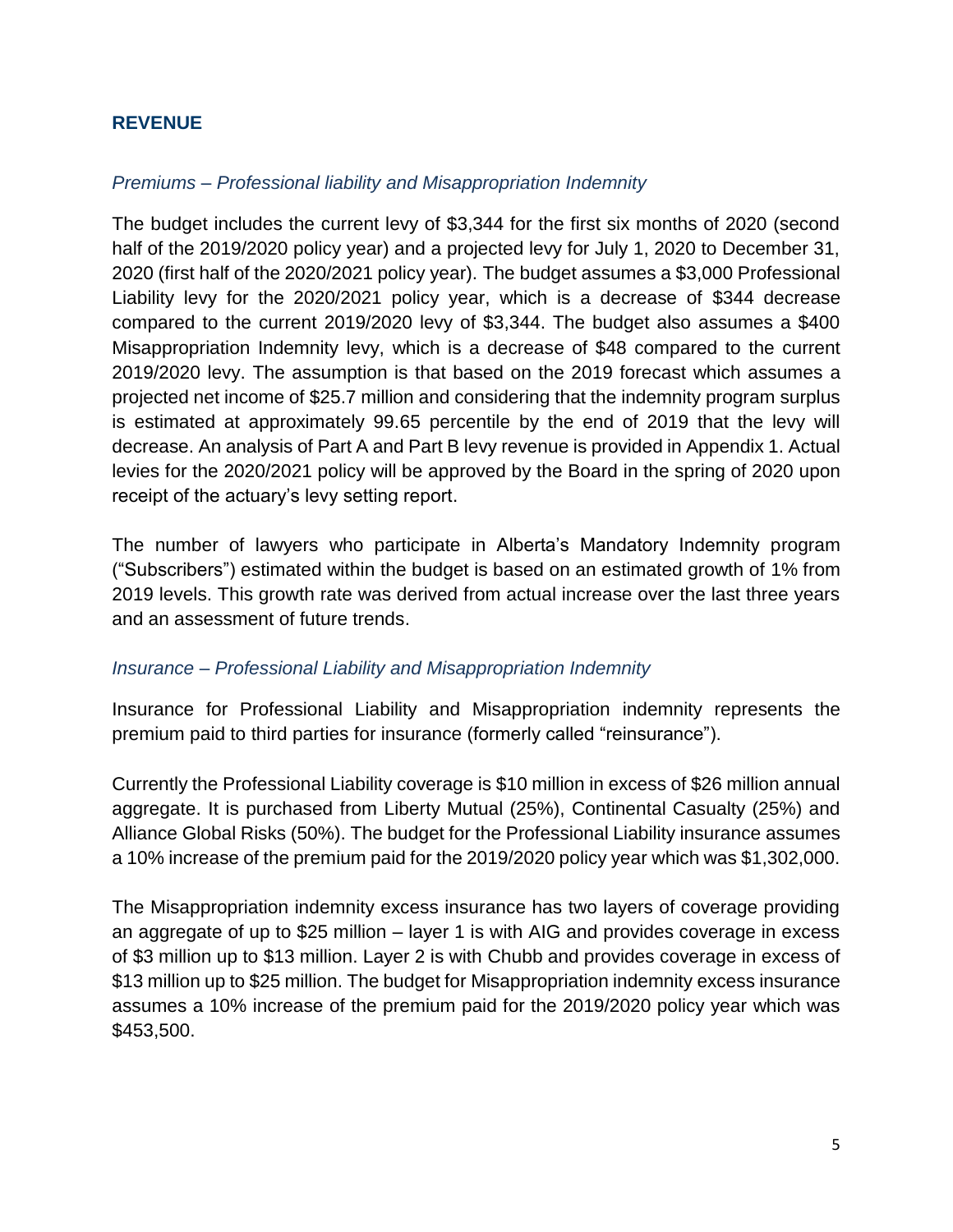# *Investment Income*

The budget for investment income is conservative and consists of interest, dividends and realized gains or losses on sales of investments. The actual amount of investment income can vary considerably from budget depending on investment market conditions and the extent to which we are required to liquidate investments to pay claims. As at the end of Q3 2019 ALIA's portfolio has experienced a 10.6% return in 2019 compared to a threeyear average of 5.6%. In addition, investment income for 2019 includes re-balancing of ALIA's portfolio within the current asset mix following transfer of assets from ALIEX to ALIA, which resulted in a higher than anticipated realized investment income. Given the special circumstance in 2019 of transferring assets from ALIEX into ALIA and based on consultation with Mawer, realized investment income is anticipated to experience similar results as 2018 which is reflected in the 2020 budget.

# *Unrealized Gain (Loss) on Investments*

Accounting convention requires that we record to income the changes in the market value of our investments from one reporting period to another. As it is inherently difficult to predict investment markets, and as recommended by our investment manager, we do not budget for unrealized gains or losses on the investment portfolio. In 2019 the portfolio recovered dramatically from an unrealized loss in December 2018 however the trend is not anticipated to continue.

# *Voluntary Excess Insurance Administration Fee*

ALIA administers the voluntary excess insurance program provided by the Canadian Lawyers Insurance Association (CLIA) to Subscribers. ALIA charges a fee to CLIA of 10% of the excess insurance premium purchased by Subscribers.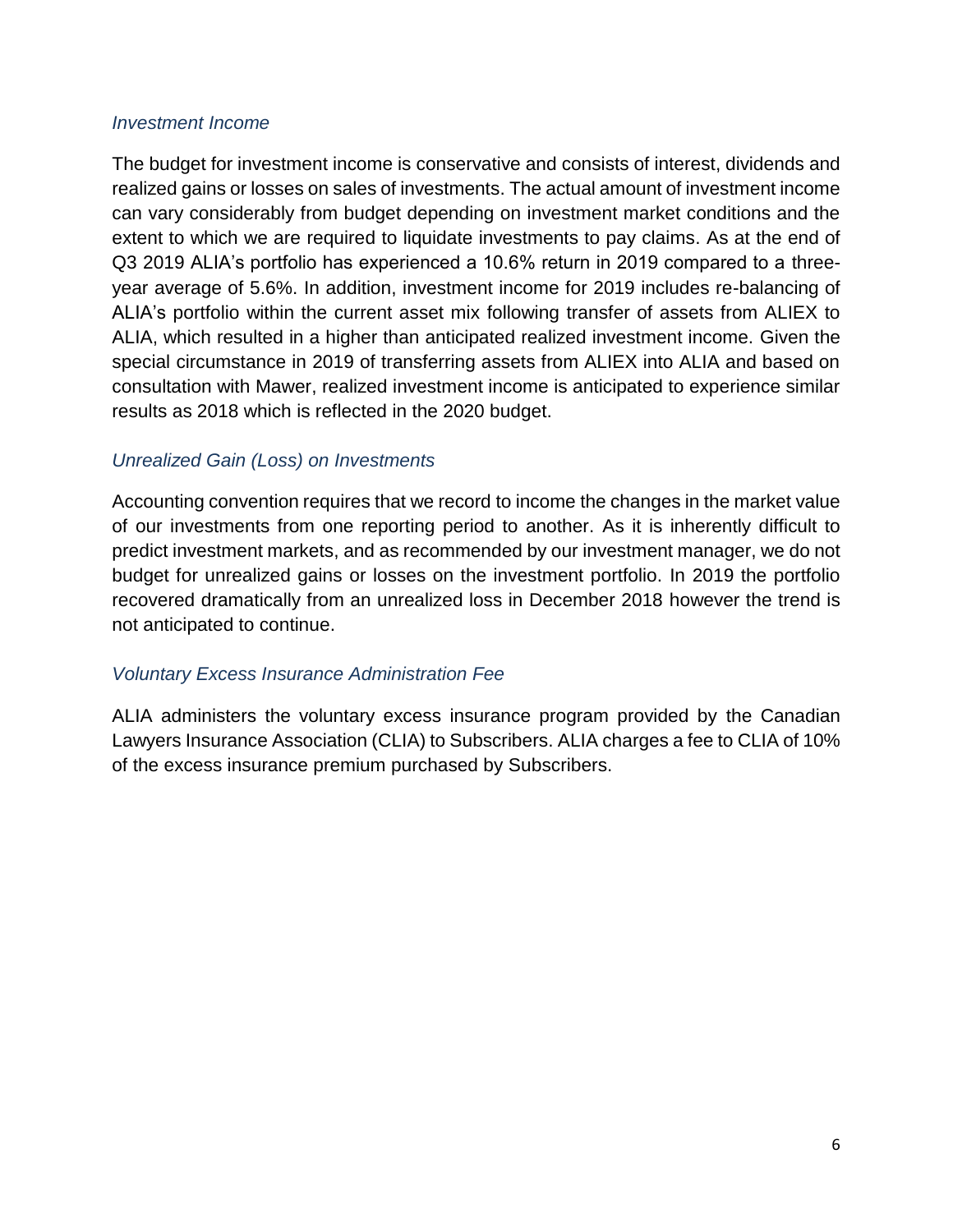# <span id="page-7-0"></span>**EXPENSES**

# *Provision for claims and related costs – Professional Liability and Misappropriation Indemnity*

The professional liability claims provision budget is based on ALIA's actuary, Willis Towers Watson (WTW), review of the 2019 data up to September 30 which is updated within the 2019 forecast and the anticipated trend for 2020. WTW anticipates a 2% increase in claims liability compared to 2019 data which is reflected in both the Professional Liability and the Misappropriation Indemnity 2020 budget.

#### *Salaries and Benefits*

This budget line item includes the cost of ALIA's full time staff consisting of 25 full time equivalents (FTE's) in 2020.

#### *Management Fee*

The Law Society provides several services and facilities to ALIA, including office space, Accounting, Information Technology, Customer Service, Information Management, Human Resources and Governance support. The cost of these facilities and services are recovered through the management fee. The fee also includes a provision for loss prevention services provided to ALIA through the Law Society's proactive Early Intervention and Practice Management programs. The ALIA management fee has increased from 2019 by \$139,200 (5%). The Law Society and ALIA are mutually working towards implementing a management agreement regarding the terms and provision of services. This management agreement will formalize our processes and allow both organizations clearer oversight of our respective resources.

#### *Contractors*

The 2020 budget includes estimated contractor funding for initiatives described in the Business Plan document as well as a placeholder for initiatives discussed during the 2019 Strategic Retreat including:

- Contractor resources for Lean, Root Cause, Litigation Assessment, Survey of the Profession, Loss Prevention, and Coding projects;
- Contractor resources to develop an ALIA website;
- Regular external review of claim files; and
- Other projects that management expects will proceed in 2020.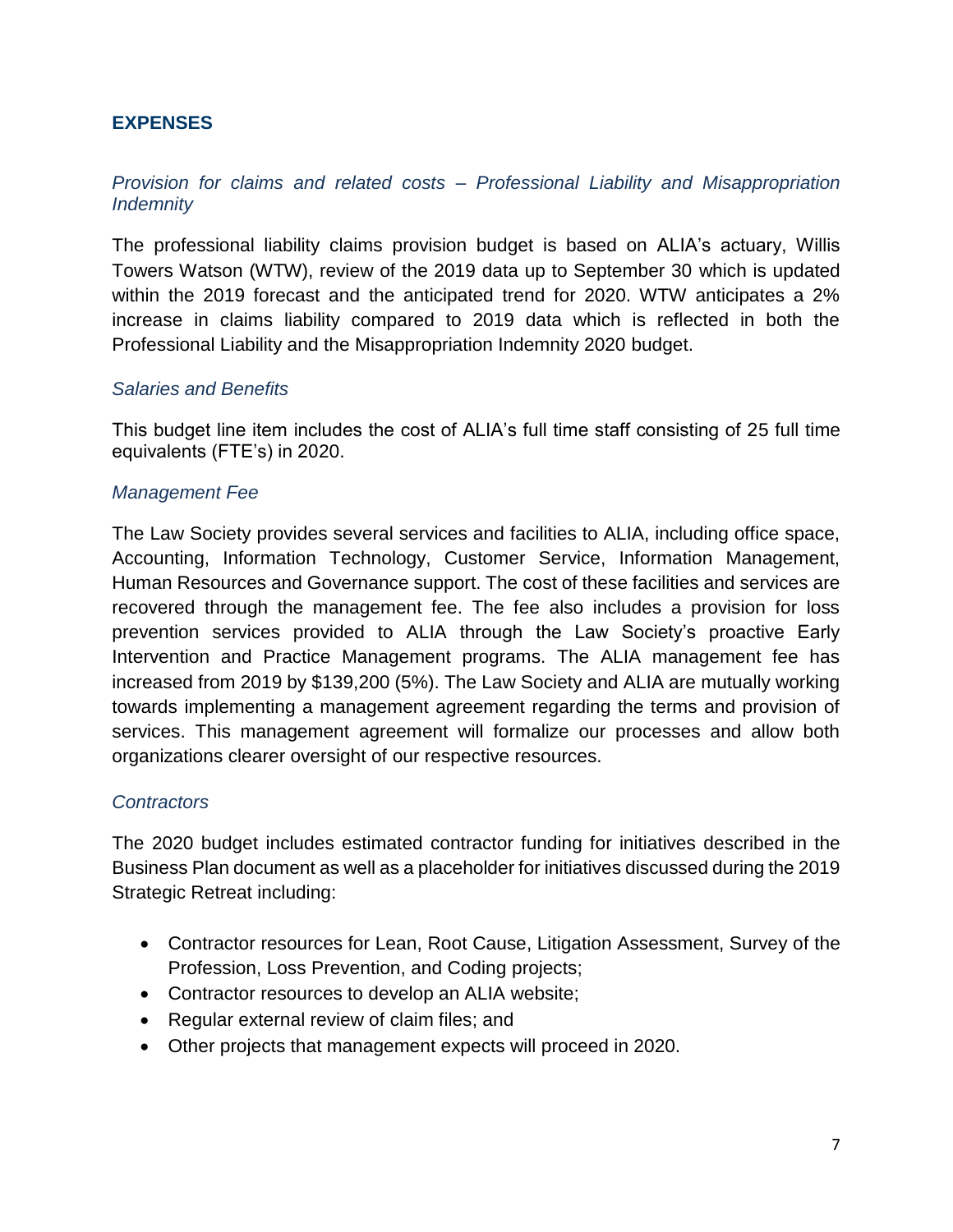# *Board Expenses*

Board expenses includes funding for honoraria, the annual premium for Directors and Officers insurance, Board training and Board travel expenses. These expenses were previously budgeted in ALIEX, but now reside with ALIA. The 2020 budget has decreased by \$47,200 and aligns with the 2019 forecast. In addition, a board retreat is proposed to be held every two years with the next retreat anticipated in 2021.

### *Investment Fees*

Our investment manager (Mawer) charges investment management fees quarterly calculated on a tiered percentage schedule based on the market value of ALIA's investment portfolio. The 2020 budget is based on estimates of the market value of the ALIA portfolio. In addition, a third-party investment review is scheduled in 2020.

# *Bank Charges*

Along with bank service charges, this category historically included fees charged by our credit card service provider (Moneris) for levies collected from our Subscribers via credit cards. While payment of the levy by credit card provides an additional payment option to lawyers, the costs to the Law Society and ALIA over the past five years has amounted to \$3 million and is expected to increase by 10% annually.

Following an in-depth analysis by the Law Society of both the costs and the impact internally and to the profession, the Law Society is proceeding with eliminating the credit card payment option from its infrastructure in early 2020. As all billing of ALIA's levies is done through the Law Society, this change by the Law Society means that ALIA can no longer accept credit card payments but benefits from the substantial cost savings. Other methods of on-line payment such as Electronic Funds Transfer (EFT) and on-line bill payments will be accepted, which are cost effective payment options. In addition, the Law Society is developing communications around this issue, including a useful resource guide to assist lawyers who do not have experience with EFT and on-line bill payment in their professional and/or personal lives.

# *Professional Fees*

Professional fees include audit, actuarial, insurance consultant and legal fees. The 2020 budget has decreased by \$255,000 from 2019 and is a direct savings from the successful EEE project. With the windup of ALIEX, expenses decrease as a result of requiring only one year-end audit and one actuarial valuation, as well as the elimination of the requirement to adopt the IFRS17 accounting standard.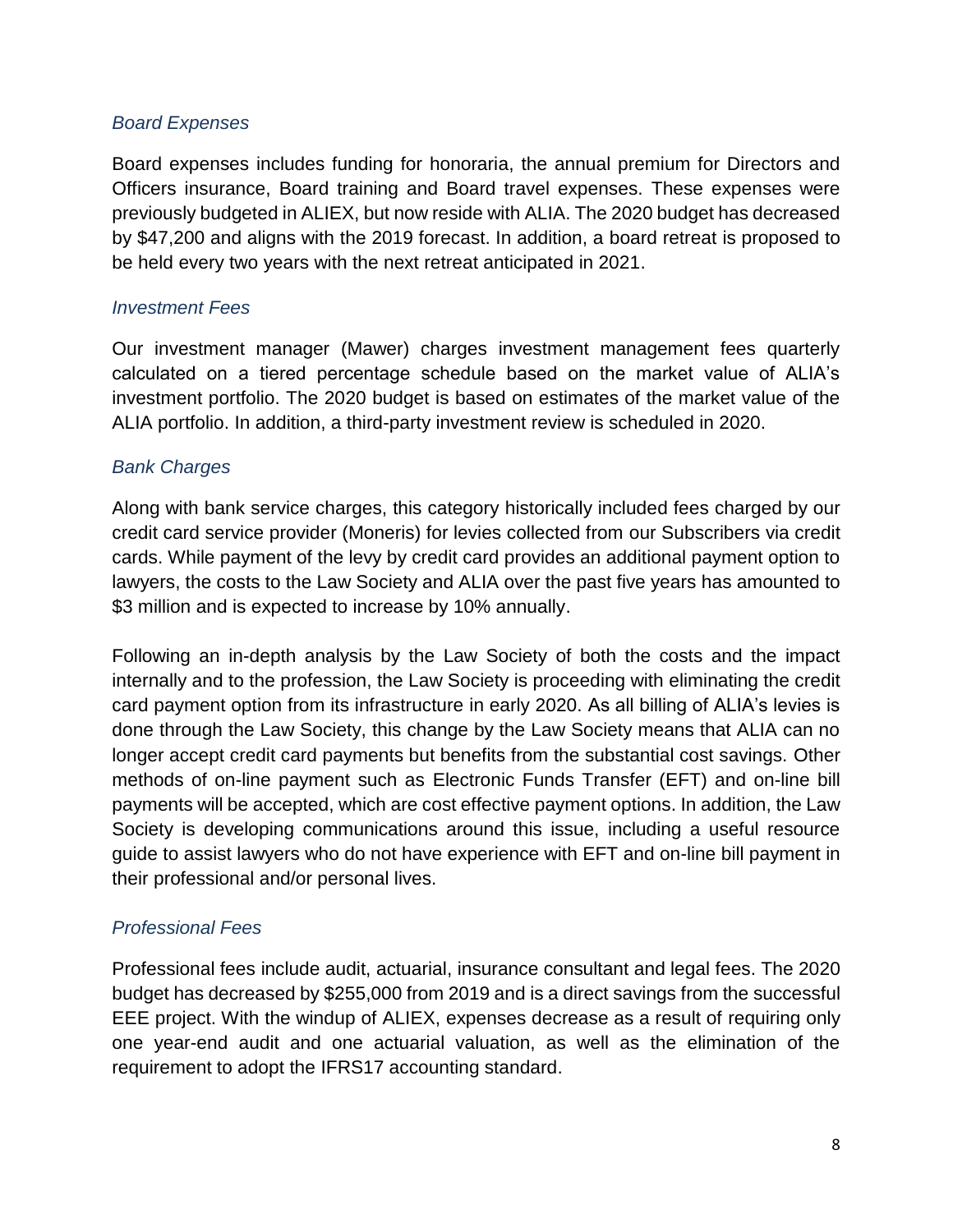# *Risk Management*

The proposed budget does not include budget for risk management, except as specified in the Business Plan and The Management Fee. The budget for 2019 consisted of costs related to ALIAlerts to Subscribers and changes to ALIA's information systems stemming from a revised levy surcharge structure which occurred in the prior year. As indicated within the Business Plan, management is proposing to setup a Loss Prevention Committee that includes Law Society representation to identify and implement, as appropriate, potential risk management and loss prevention opportunities. Currently most loss prevention services are provided through the Law Society (and paid for through the Management Fee) or by ALIA staff at no additional cost.

# *Administration*

This budget item includes estimated costs for staff recruiting, travel, training, communication, and professional dues.